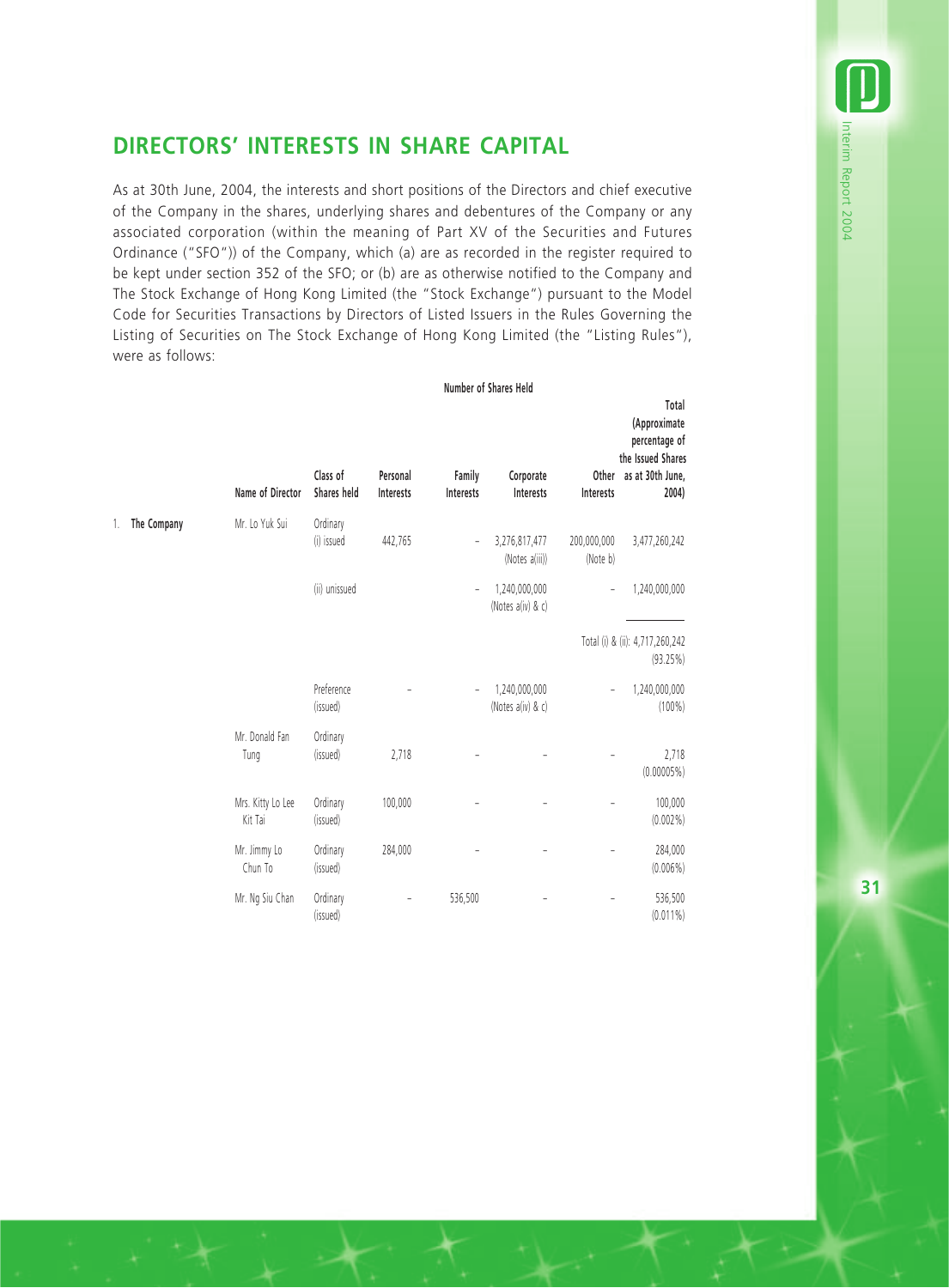**Number of Shares Held**

**Total**

|    | Name of<br><b>Associated Corporation</b>          | Name of Director             | Class of<br>Shares held | Personal<br>Interests | Family<br>Interests | Corporate<br>Interests         | Interests      | (Approximate<br>percentage of<br>the Issued Shares<br>Other as at 30th June,<br>2004) |
|----|---------------------------------------------------|------------------------------|-------------------------|-----------------------|---------------------|--------------------------------|----------------|---------------------------------------------------------------------------------------|
| 2. | Century City                                      | Mr. Lo Yuk Sui               | Ordinary                |                       |                     |                                |                |                                                                                       |
|    | International<br>Holdings Limited<br>("CCHL")     |                              | (i) issued              | 543,344,843           |                     | 2,185,994,246<br>(Note a(i))   |                | 2,729,339,089                                                                         |
|    |                                                   |                              | (ii) unissued           |                       |                     | 10,210,000,000<br>(Note a(ii)) |                | 10,210,000,000                                                                        |
|    |                                                   |                              |                         |                       |                     |                                |                | Total (i) & (ii): 12,939,339,089<br>(239.76%)                                         |
|    |                                                   | Mrs. Kitty Lo Lee<br>Kit Tai | Ordinary<br>(issued)    | 2,510,000             |                     |                                |                | 2,510,000<br>$(0.047\%)$                                                              |
|    |                                                   | Mr. Jimmy Lo<br>Chun To      | Ordinary<br>(issued)    | 1,659,800             |                     |                                | $\overline{a}$ | 1,659,800<br>$(0.031\%)$                                                              |
|    |                                                   | Mr. Ng Siu Chan              | Ordinary<br>(issued)    |                       | 15,453,000          |                                |                | 15,453,000<br>$(0.286\%)$                                                             |
| 3. | Regal Hotels                                      | Mr. Lo Yuk Sui               | Ordinary                | 220,000               | $\overline{a}$      | 4,370,380,259                  |                | 4,370,600,259                                                                         |
|    | International<br>Holdings Limited                 |                              | (issued)<br>Preference  |                       |                     | (Notes a(v) & d)<br>3,440      |                | $(53.66\%)$<br>3,440                                                                  |
|    | ("RHHL")                                          |                              | (issued)                |                       |                     | (Note $a(v)$ )                 |                | $(20.54\%)$                                                                           |
|    |                                                   | Mrs. Kitty Lo Lee<br>Kit Tai | Ordinary<br>(issued)    | 2,370,000             |                     |                                |                | 2,370,000<br>$(0.032\%)$                                                              |
| 4. | 8D International<br>(BVI) Limited<br>$("8D-BVI")$ | Mr. Lo Yuk Sui               | Ordinary<br>(issued)    |                       |                     | 1,000<br>(Note e)              |                | 1,000<br>$(100\%)$                                                                    |
| 5. | Network Sky<br>Limited                            | Mrs. Kitty Lo Lee<br>Kit Tai | Ordinary<br>(issued)    |                       |                     | 50,000<br>(Note f)             |                | 50,000<br>(25%)                                                                       |

 $\begin{smallmatrix}\blacksquare\end{smallmatrix}$ Interim Report 2004 Interim Report 2004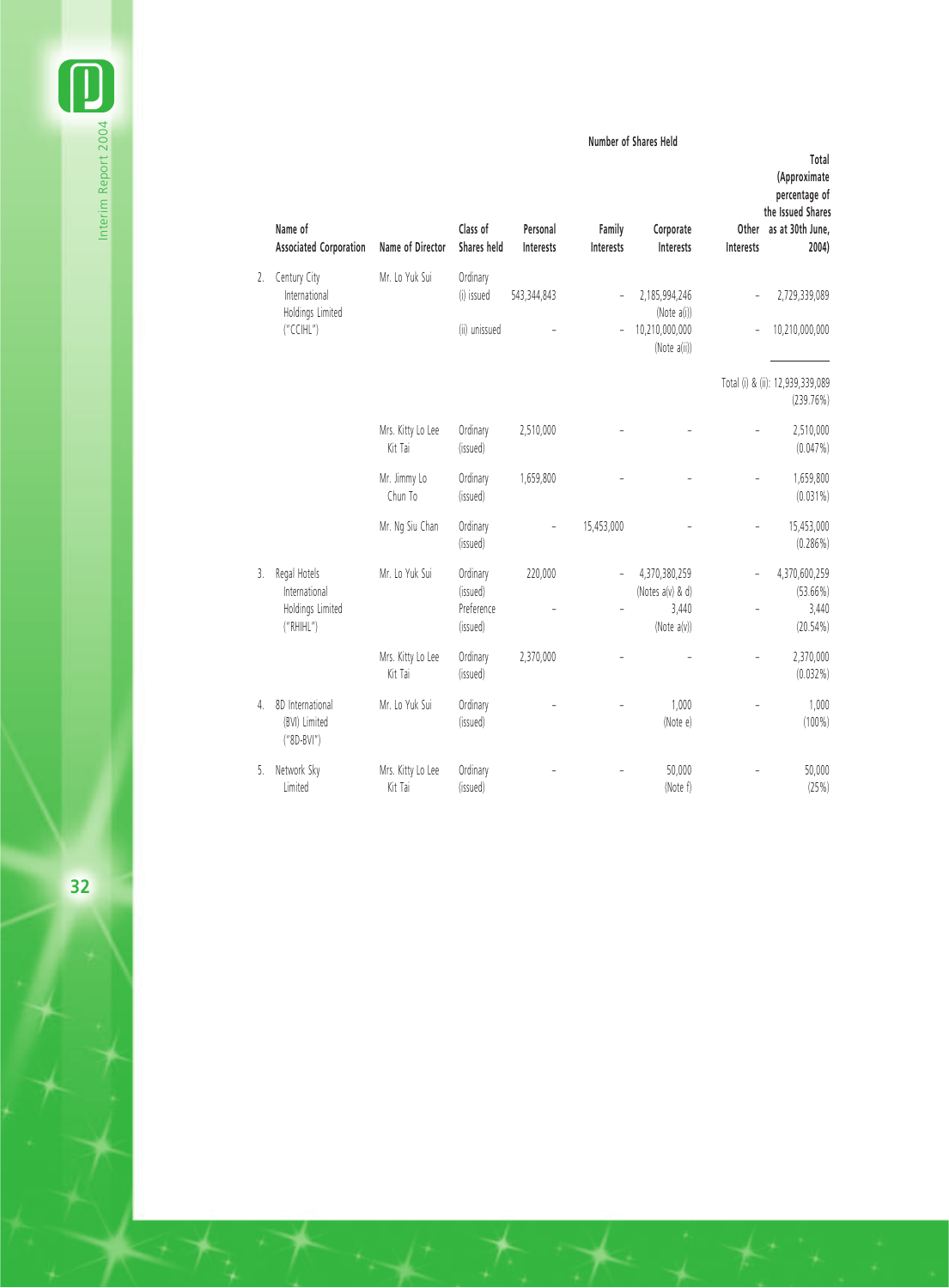## **Notes:**

- (a) (i) The shares were held through companies wholly owned by Mr. Lo Yuk Sui and a company, namely Master City Limited, 99.9% owned by Mr. Lo Yuk Sui.
	- (ii) The interests in these shares of CCIHL were held through corporations controlled by Mr. Lo Yuk Sui as detailed below:

| (a) | Name of corporation                         | Controlled by                               | % of control |  |
|-----|---------------------------------------------|---------------------------------------------|--------------|--|
|     | Century City International Holdings Limited | Mr. Lo Yuk Sui                              | 50.57        |  |
|     | Century City BVI Holdings Limited           | Century City International Holdings Limited | 100.00       |  |
|     | 8D International (BVI) Limited              | Century City BVI Holdings Limited           | 40.00        |  |
|     | Task Master Technology Limited              | 8D International (BVI) Limited              | 100.00       |  |
|     | Net Community Limited                       | Task Master Technology Limited              | 33.33        |  |
|     | Century Digital Holdings Limited            | Net Community Limited                       | 100.00       |  |
|     | Grand Modern Investments Limited            | Century Digital Holdings Limited            | 100.00       |  |
| (b) | Name of corporation                         | Controlled by                               | % of control |  |
|     | Manyways Technology Limited                 | Mr. Lo Yuk Sui                              | 100.00       |  |
|     | Secure Way Technology Limited               | Mr. Lo Yuk Sui                              | 92.50        |  |
|     | 8D International (BVI) Limited              | Manyways Technology Limited                 | 60.00        |  |
|     | Task Master Technology Limited              | 8D International (BVI) Limited              | 100.00       |  |
|     | Net Community Limited                       | Secure Way Technology Limited               | 66.67        |  |
|     | Net Community Limited                       | Task Master Technology Limited              | 33.33        |  |
|     | Century Digital Holdings Limited            | Net Community Limited                       | 100.00       |  |
|     | Grand Modern Investments Limited            | Century Digital Holdings Limited            | 100.00       |  |

- (iii) The shares were held through companies wholly owned by CCIHL, in which Mr. Lo Yuk Sui holds 50.57% shareholding interests.
- (iv) The interests in these shares were held through corporations controlled by Mr. Lo Yuk Sui as detailed below:

| (a) | Name of corporation                         | Controlled by                               | % of control |
|-----|---------------------------------------------|---------------------------------------------|--------------|
|     | Century City International Holdings Limited | Mr. Lo Yuk Sui                              | 50.57        |
|     | Century City BVI Holdings Limited           | Century City International Holdings Limited | 100.00       |
|     | 8D International (BVI) Limited              | Century City BVI Holdings Limited           | 40.00        |
|     | Task Master Technology Limited              | 8D International (BVI) Limited              | 100.00       |
|     | Net Community Limited                       | Task Master Technology Limited              | 33.33        |
|     | Century Digital Holdings Limited            | Net Community Limited                       | 100.00       |
|     | Grand Modern Investments Limited            | Century Digital Holdings Limited            | 100.00       |
| (b) | Name of corporation                         | Controlled by                               | % of control |
|     | Manyways Technology Limited                 | Mr. Lo Yuk Sui                              | 100.00       |
|     | Secure Way Technology Limited               | Mr. Lo Yuk Sui                              | 92.50        |
|     | 8D International (BVI) Limited              | Manyways Technology Limited                 | 60.00        |
|     | Task Master Technology Limited              | 8D International (BVI) Limited              | 100.00       |
|     | Net Community Limited                       | Secure Way Technology Limited               | 66.67        |
|     | Net Community Limited                       | Task Master Technology Limited              | 33.33        |
|     | Century Digital Holdings Limited            | Net Community Limited                       | 100.00       |
|     | Grand Modern Investments Limited            | Century Digital Holdings Limited            | 100.00       |

(v) The shares were held through companies wholly owned by the Company, in which CCIHL held 64.78% shareholding interests as at 30th June, 2004.